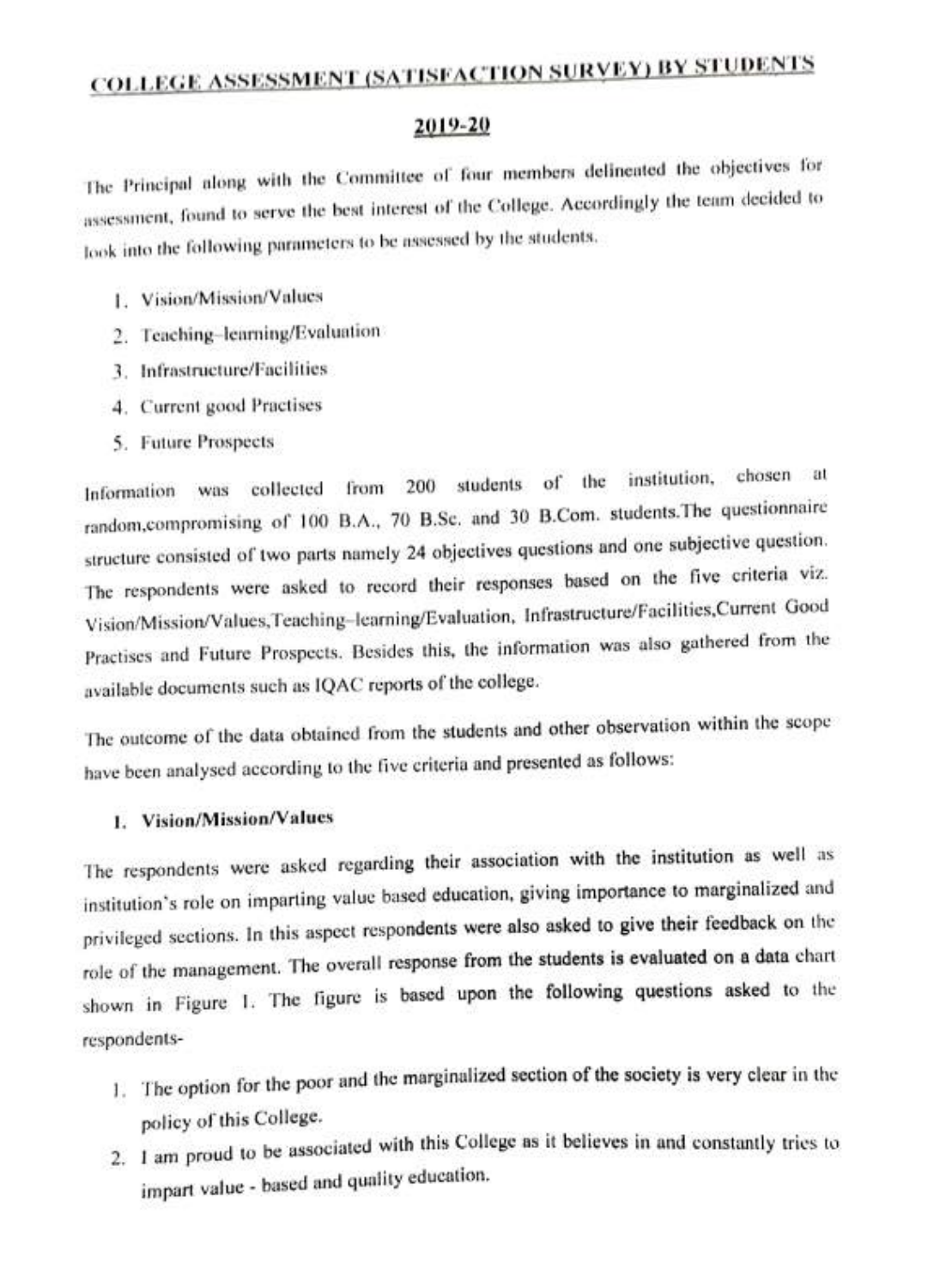- 3. The College has initiated interfaith dialogue to create harmony and inculcate mutual respect among people of diverse faith.
- 4. The College conducts social outreach program and social analysis of its surrounding in order to help the needy.
- 5. The College creates environmental awareness and initiates steps to protect and preserve our mother earth.



The overall response from the students is quite satisfactory. Considering all the eriteria together, 30 percent of the students strongly agreed with the institutions distinct vision and value based education impartment policy. About 60 percent of the respondents agreed that institution role on fulfilling its vision and mission are satisfactory. The rest i.e. 4 per cent of the respondents informed that they don't know exactly while 2 per cent recorded their response in favour of strongly disagree.

#### 2. Teaching-learning/Evaluation

The students were asked regarding the teaching learning facilities including the explanation ability of the teachers and the learning objectives of the lesson taught. The obtained response from the students is shown in Figure 2, which is based upon the following questioners-

- 1. Teachers/staff members are keen to take responsibilities for organizing various events (functions/workshops/seminars) and activities (sports, drama etc.).
- 2. The Learning Objectives/Instructional Goals are clearly explained to the students before each course/subject.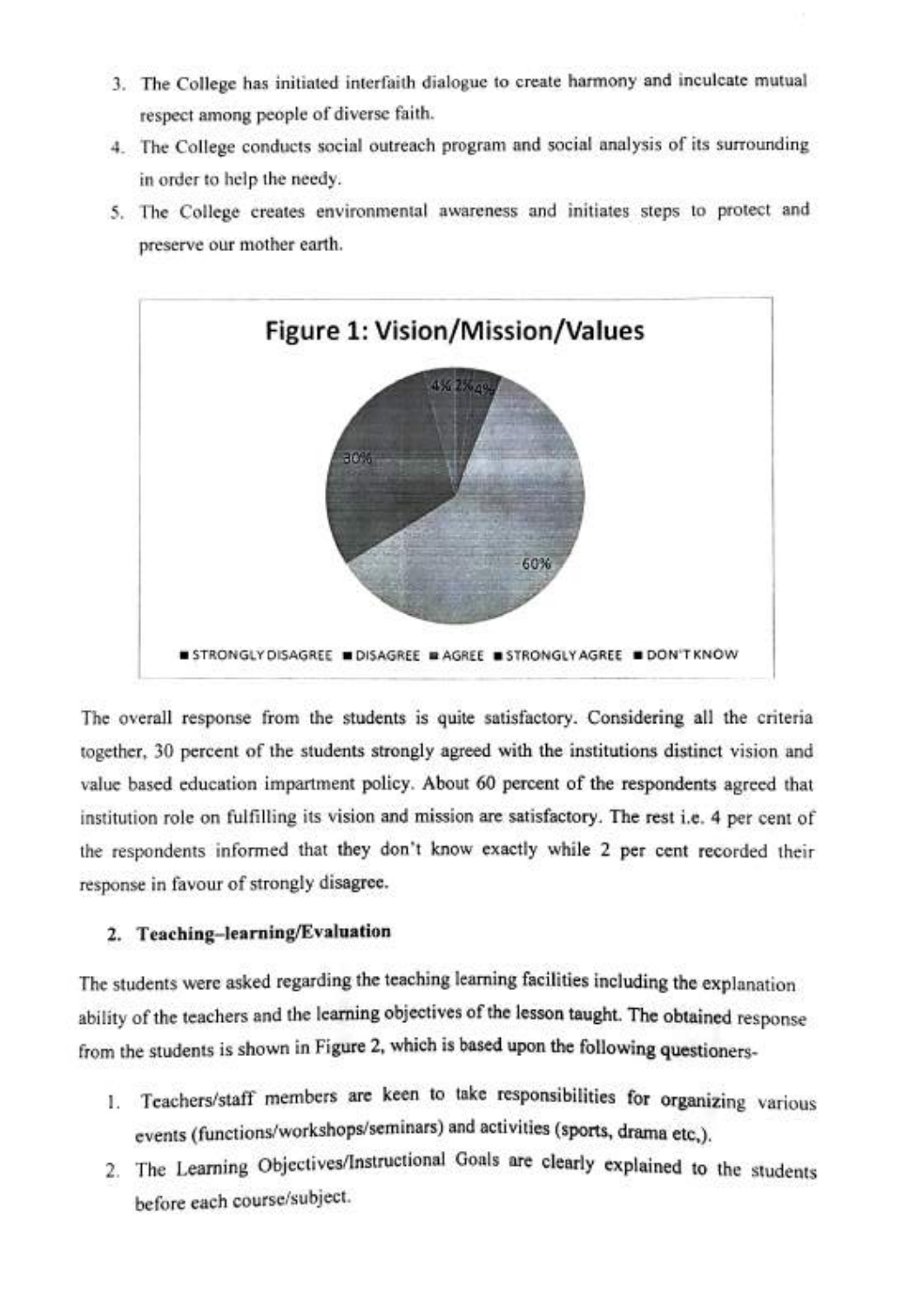- 3. Various Teaching Methods (e.g. Critical thinking /Collaborative learning/ Creative thinking/ Problem solving/ Peer group/Seminar) are used in this College.
- 4. In this College different Backgrounds/ Learning Styles of students are considered during teaching and learning.
- 5. Students are recognized and rewarded for their efforts and positive contributions.
- 6. In this College, students are given all opportunities to learn with joy, leading to growth in their overall personality.
- 7. There is on-going assessment of the teaching-learning process.
- 8. Teachers' professional skills in teaching are up-to date and competent on their topics/subjects



The above figure no. 2 shows that, 60 percent of respondents agree that the teaching learning facilities are good and the teachers clearly explain the learning objectives before beginning the lesson. They also agree that the teachers make use of different teaching methodology keeping in the learning style of the students. About 30 percent strongly agree about the good teaching-learning methods adopted by the teachers of the instirution.Furthermore, 4 per cent of the respondents did not know or disagreed about the teaching-learning facilities in the institution. The remaining 2 per cent strongly disagreed about the teaching-learning facilities imparted in the institution.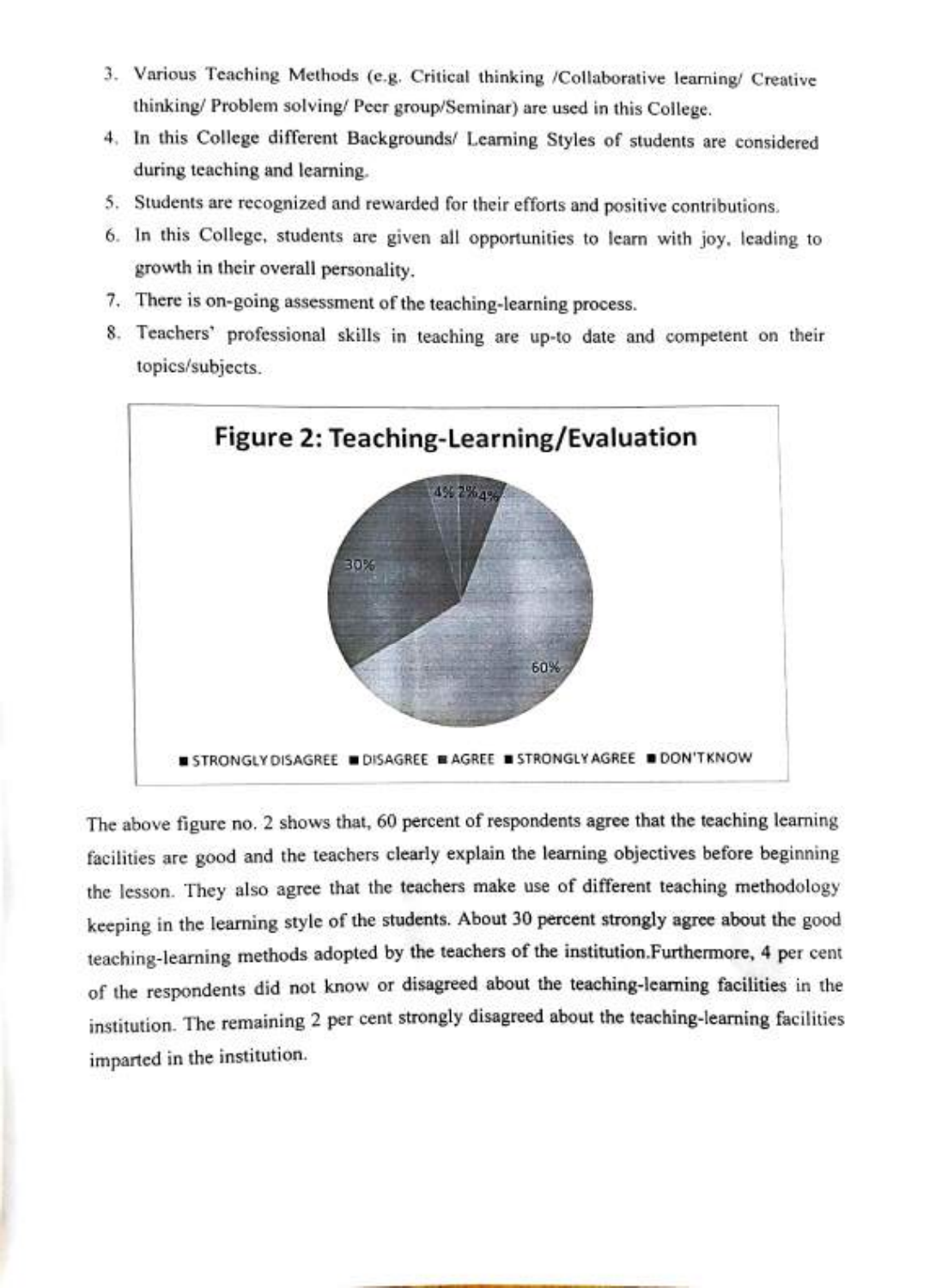#### 3. Infrastructure/Facilities

The infrastructural establishment of the college was scrutinized based upon the physical infrastructure available for both curricular and co-curricular activities. Figure no. 3 shows the response of the students. The respondent' sassess hinge on the following questioners-

- . The teaching-learning facilities of this college like technical/computer labs/library facilities are very good.
- 2. The drinking water, sanitation, toilet facilities etc. are satisfactory
- 3. The college has been moving towards development of infrastructure for teaching learning by introducing newer technologies like Smart Classes, use of LCD Projectors, Conference Hall for Seminar Based Teaching, and other Teaching Aids.

Out of the 200 respondents, 97 percent respondents agree that the college has sufficient infrastructure for both curricula and co-curricular activities. They agree upon the opinion that the available infrastructures are sufficient for various activities in the campus. Two respondents i.e. 1 per cent disagree in this matter while 2 per cent are completely unaware of the infrastructure establishment.



#### 4. Current Practises

Figure no. 4 shows the current good practices being carried out by the college. The respondents were asked to express tneir opinion on the good practices such as outreach programme, collaboration and networking and care for the mother earth. About 95 percent were well aware of the activities of the college whereas nearly 3 percent of them were not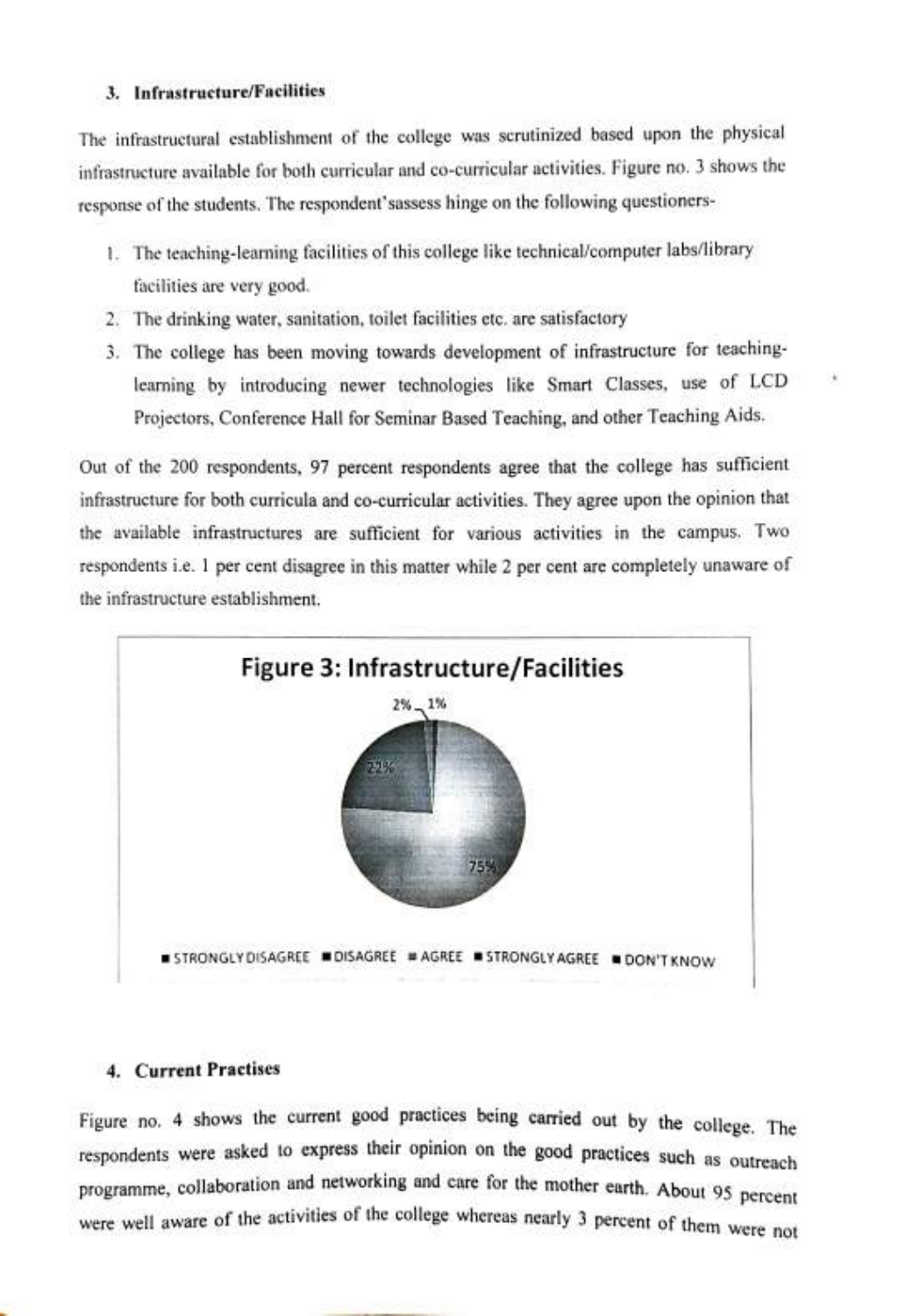even aware of all those things happening in the college. Only about 2 percent of them disagree with the current good practices that the college follows. The outcome is derived from the following questioners asked to the respondents-

- 1. There is constant feedback given by the Head of the institution to staff members on their good performance at various levels.
- 2. The facilities of this college for Curricular and Co-Curricular activities are adequate and students of this college are engaged in relevant, meaningful academic and nonacademic activities.
- 3. The College Alumni Association is strong enough to carry out the Social Outreach Programmes of this College.
- 4. The college shows a planned programme of evaluations through tests and disseminates the information through the college diary/ website and notice board.
- 5. This Institution regularly conducts programs for its staff for improving teaching/research/professional support/activities.



6. The Principal and Administrative Staff treat students and other stakeholders with respect.

# 5. Future Prospects

The future prospect of the college is shown in the following Figure no. 5. The students expressed their opinions on the Institution potential to become a model college in the region hy providing Value-based/ Life Skils education and the collaboration network of the college for its future growth.Of 200 respondents,99 per cent of them agree that the college has the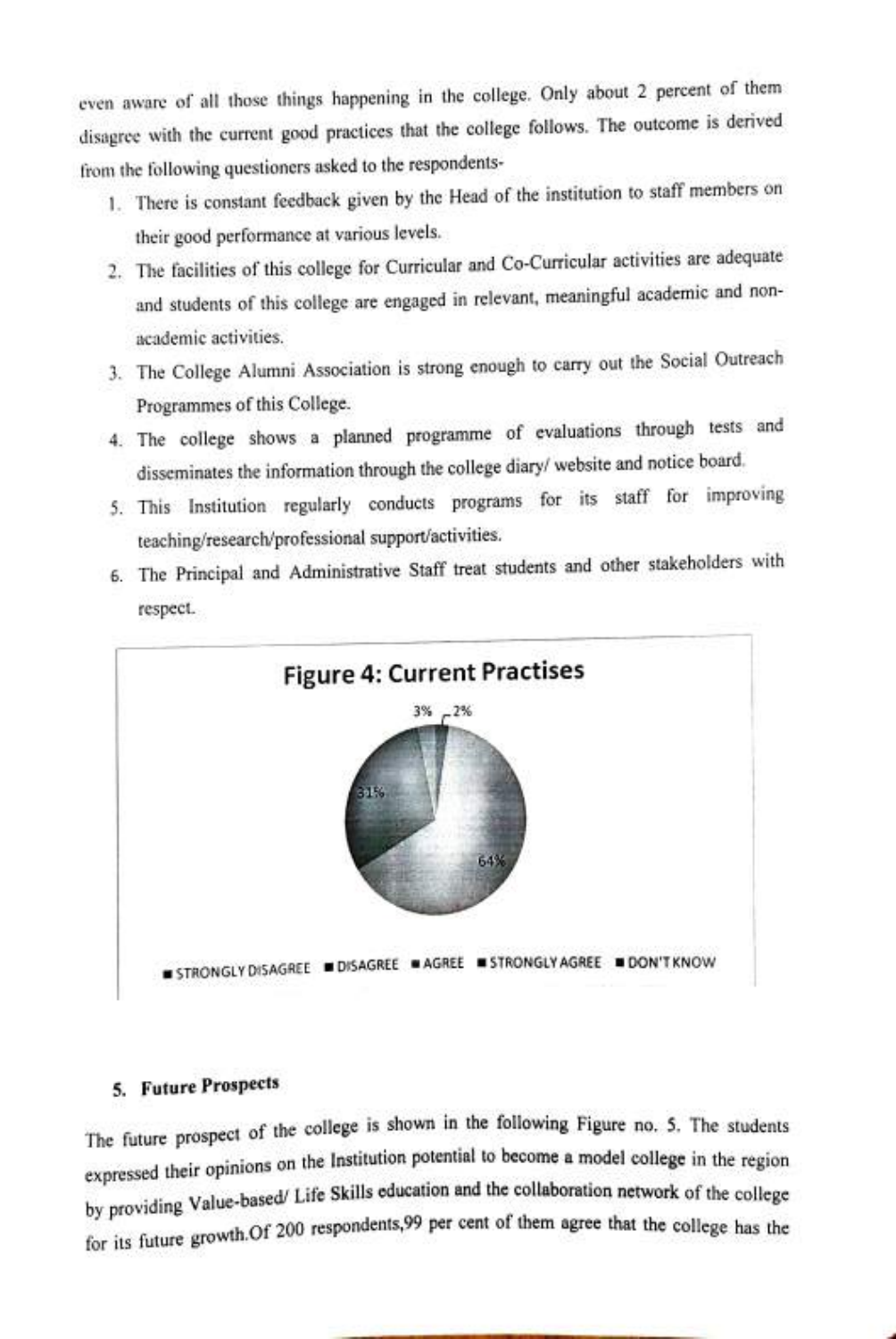potential to become a model college in future by proving value based education that would enable them to face the challenges of life in and strongly agreed about the future prospects of the college. The remaining one per cent disagrees with the potential of the college to become a model college in fiuture



## Subjective Evaluation

The response to the qualitative question no. 25 was student's opportunity to record SWOC of the institution. All the responses have been stated as expressed by the respondents.

## Strength

- .Good Infrastructure
- Cordial teacher-student relationship
- Good Lab facilities
- Separate blocks for different streams
- Qualified Teachers
- Bonding among the students and teachers
- Pure and clean drinking water facilities
- Situation specific flexibility
- Ragging free campus
- Good central library
- Doesn't neglect or marginalize
- Good reputation in Darjeeling and adjoining regions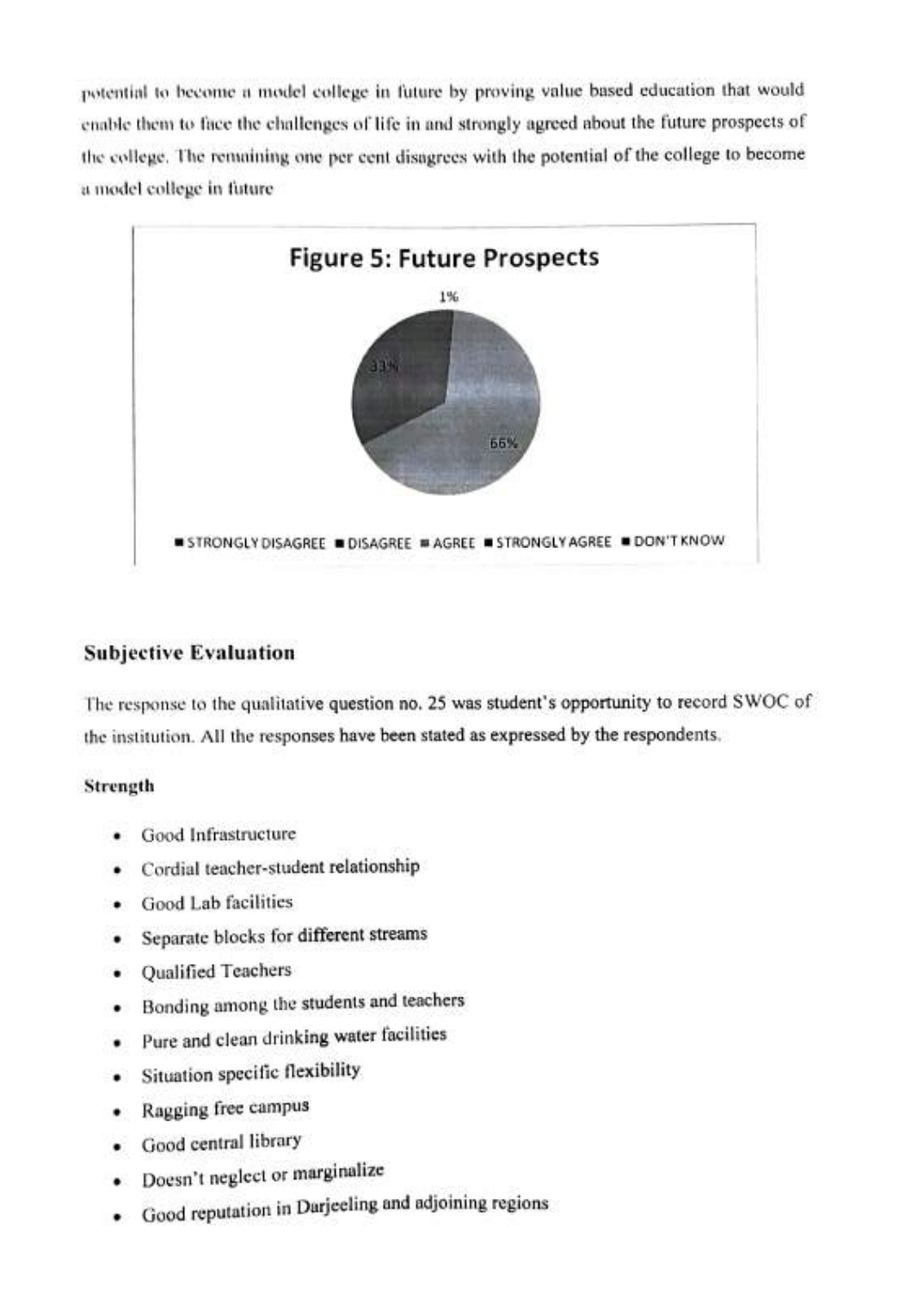- Students of all cultures and religion respected ۰
- Proper education
- Properly managed campus

#### Weakness

- No Wi-Fi
- Some staff are rude
- CBCS is not in tune with Hills
- Some teachers should control their anger and be friendlier
- No college bus
- Unable to understand the personal problem of students
- Not a single parent teacher meet
- Restrictions on hair style and uniform
- Too much theoretical knowledge
- Indiscipline among the students
- No common room for boys

## Opportunities

- Quiz/Seminars/Workshops
- Develop mechanism to attract best students
- Internship in firms
- Digitalized ID cards
- Music fests
- Social awareness
- More rooms in hostel
- More PG departments
- Career oriented courses
- Overcoat in winter
- Job placements Cell

## Challenges/treats

- People's reaction towards queer people
- Two wheeler riders
- Earthquakes

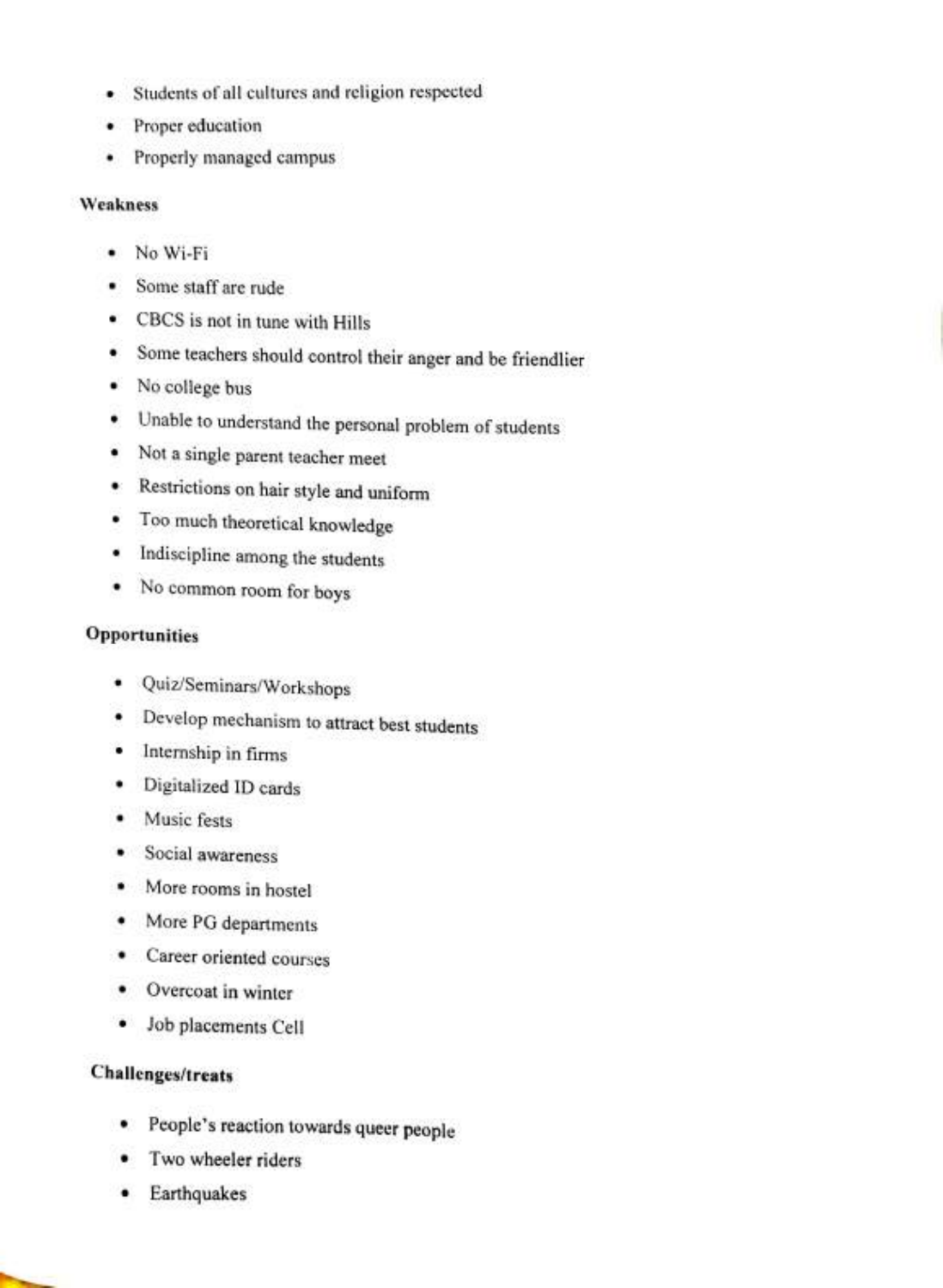- Impure water
- Noise pollution
- Political threats
- Use of mobiles

#### Important steps

- More library books
- Students should be awarded for efforts
- A centre for social science research
- **•** Educational tours
- Updating library
- Group discussion
- More programs for students to develop their creativity
- Photocopying facilities
- Inter-departmental competition
- Competitive exams in the campus

## Pressing needs

- Good Canteen
- Drinking water
- Construction of toilets
- Parking areas
- Proper class room maintenance
- College ground
- Presence of liquor, joints in the vicinity of the college
- Bus service for students
- Speaking English
- Traffic

## Remarks

- College uniform should include Overcoat or warm sweater during winter
- All teachers should be polite
- I am proud to be in this college